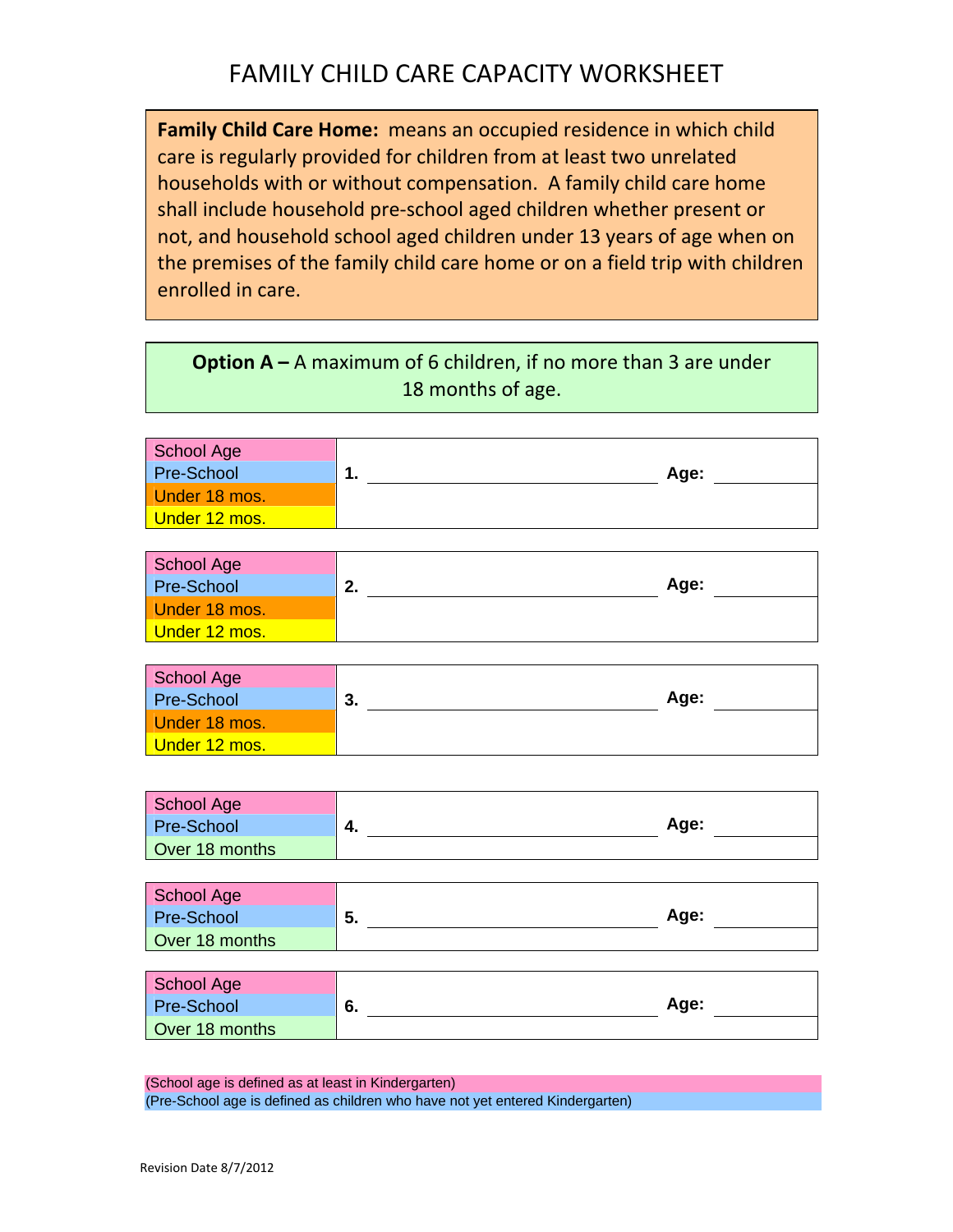## FAMILY CHILD CARE HOME CAPACITY WORKSHEET

**Family Child Care Home:** means an occupied residence in which child care is regularly provided for children from at least two unrelated households with or without compensation. A family child care home shall include household pre-school aged children whether present or not, and household school aged children under 13 years of age when on the premises of the family child care home or on a field trip with children enrolled in care.

**Option B –** A maximum of 6 pre-school aged children, if no more than 3 are under 18 months of age and all are older than 12 months of age.

| Pre-School<br>Over 12 mos.<br>Under 18 mos. | <u>1. ——————————————</u> | Age: |
|---------------------------------------------|--------------------------|------|
| Pre-School<br>Under 18 mos.                 | 2. $\qquad \qquad$       | Age: |
| Pre-School<br>Under 18 mos.                 | $\overline{\phantom{a}}$ | Age: |
| Pre-School                                  |                          | Age: |
| Pre-School                                  | 5. $\qquad \qquad$       | Age: |
| Pre-School                                  | 6. $\qquad \qquad$       | Age: |

(School age is defined as at least in Kindergarten) (Pre-School age is defined as children who have not yet entered Kindergarten)